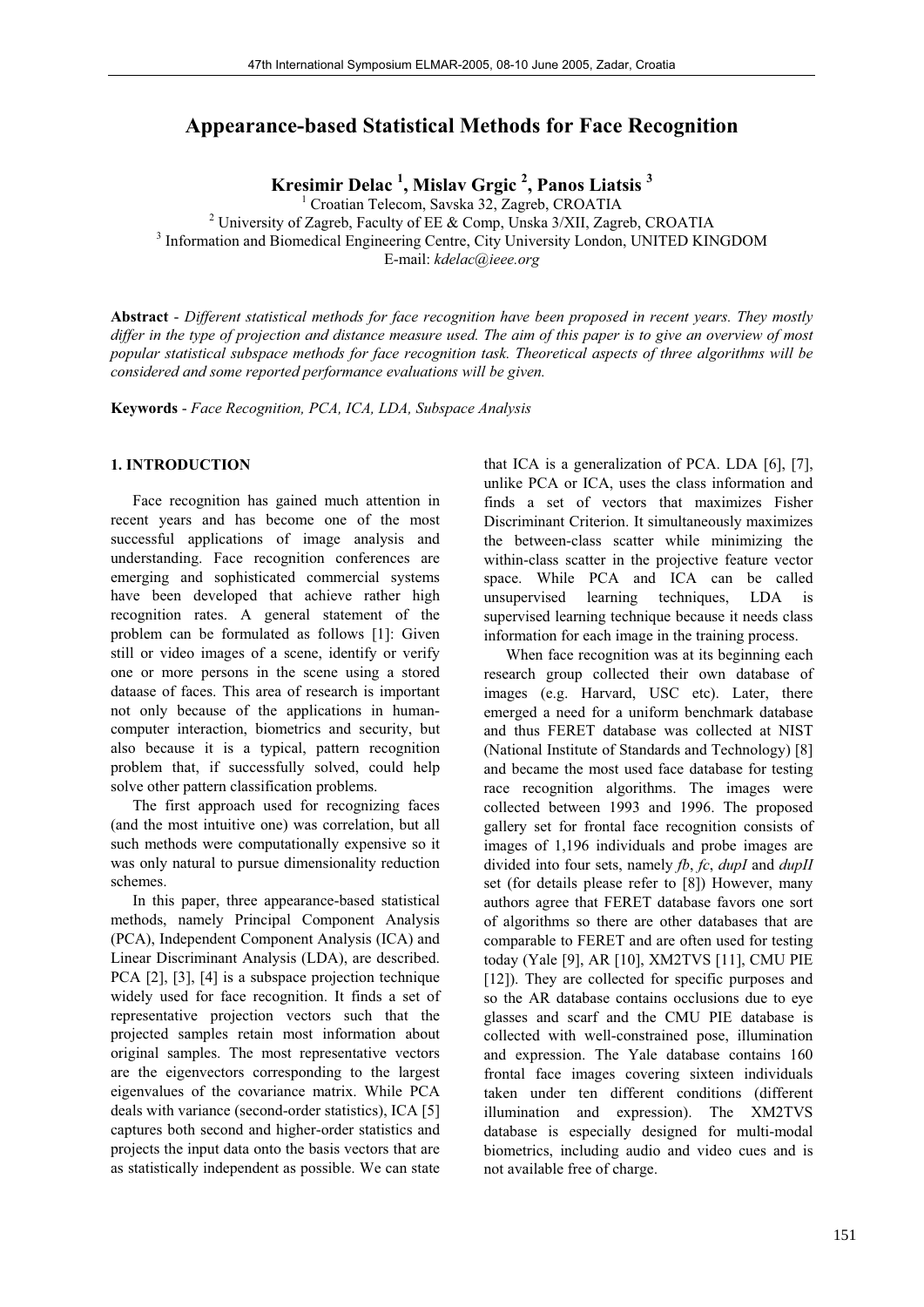The rest of this paper is organized as follows: in Section II the idea of face space in comparison to image space is given, Section III deals with linear subspace analysis describing three most popular methods in that area, in Section IV performance comparison of described methods (as reported by other research groups) is given.

## **2. FACE SPACE**

Generally, a two dimensional image  $T(x,y)$  of size *m*-by-*n* pixels can be viewed as a vector (or a point) in high dimensional space. The easiest way to create a vector from an array is to concatenate its columns, thus getting a vector  $X = [x_1...x_N]^T$ , where  $N = m \times n$ . Each pixel of the image then corresponds to a coordinate in *N*-dimensional space. We will refer to this space as *image space*. Such a space has huge dimensionality  $(\mathcal{H}^N)$  and recognition there would be computationally inefficient.

 However, if an image of an object is a point in image space, a collection of *M* images of the same sort of an object represents a set of points in the same *subspace* of the original image space. These points may be considered as samples of probability distribution. Theoretically, all possible images of one particular object define a lower-dimensional (possibly disconnected) *manifold*, embedded within the high-dimensional image space. For face recognition purposes we refer to this as *face space*. Its intrinsic dimensionality is determined by the number of degrees of freedom within face space. Appearance-based object recognition (i.e. subspace analysis) deals with the following questions [2]: what is the relationship between points in image space that correspond to all images of a particular object (face)? Is it possible to efficiently characterize this subset of all possible images? Can this subset be learned from a set of training images? What is the "shape" of this subset?

 Basically, the goal of subspace analysis is to determine the intrinsic dimensionality and to extract the principal modes (*basis functions*) of the principal manifold. By doing this in a subspace, compression is achieved (computational efficiency), data samples are drawn from a normal distribution (meaning that axes of large variance probably correspond to data while axes of small variance are probably noise) and, because data will be mean centered, Euclidian distance in subspace is inversely proportional to correlation between source images.

#### **3. LINEAR (SUBSPACE) ANALYSIS**

 In the following sections three classical linear appearance-based classifiers (PCA, ICA and LDA)

will be described. Each of these has its own set of basis functions which are derived based on different statistical viewpoints. After deriving basis vectors, a face image is projected onto them and the projection coefficients are used as the feature representation of each face image. The matching score between the test image and each training image is calculated between their coefficients vectors where the largest value represents the recognized object. The necessary assumption for all these classifiers is that the principal manifold is *linear*.

#### **3.1. Principal Component Analysis (PCA)**

 Principal Component Analysis (PCA) [3], [4] is a method to efficiently represent a collection of sample points, reducing the dimensionality of the description by projecting the points onto the principal axes, where an orthonormal set of axes points in the direction of maximum covariance in the data [2]. These vectors best account for the distribution of face images within the entire image space. PCA minimizes the mean squared projection error for a given number of dimensions, and provides a measure of importance (in terms of total projection error) for each axis.

 PCA is closely related to popular signal processing technique known as the Karhunen-Loeve transform (KLT). It can in fact be shown that under the assumption that the data is zero-mean the formulations of PCA and KLT are identical [13].

 Let us now describe the PCA algorithm as proposed in [3]. First we will *create the eigenspace*. This step is the initialization of the system. Let the training set of *M* face images be  $\Gamma_1$ ,  $\Gamma_2$ , ...,  $\Gamma_M$ . The average face of the set is defined by:

$$
\Psi = \frac{1}{M} \sum_{n=1}^{M} \Gamma_n \tag{1}
$$

 Each face differs from the average face by the vector  $\boldsymbol{\Phi}_i = \boldsymbol{\Gamma}_i$  -  $\boldsymbol{\Psi}_i$ , where  $i = 1$  to *M*. We shall rearrange these vectors in a matrix  $A = [\Phi_1, \ldots, \Phi_M]$  of dimension *NxM*, which will then be subject to PCA. Matrix *A* has zero-mean (mean value subtracted) vectors of each training face image in its columns. What we have just done is in fact a translation of the origin to the *mean* face (see Fig. 1. for the illustration of the mean face).

The next goal is to find a set of  $M-1$  orthogonal vectors,  $e_i$ , which best describes the distribution of the input data in a least-squares sense, i.e., the Euclidian projection error is minimized. We start by finding the covariation matrix:

$$
C = A \cdot A^T \tag{2}
$$

and then we use eigenvector decomposition: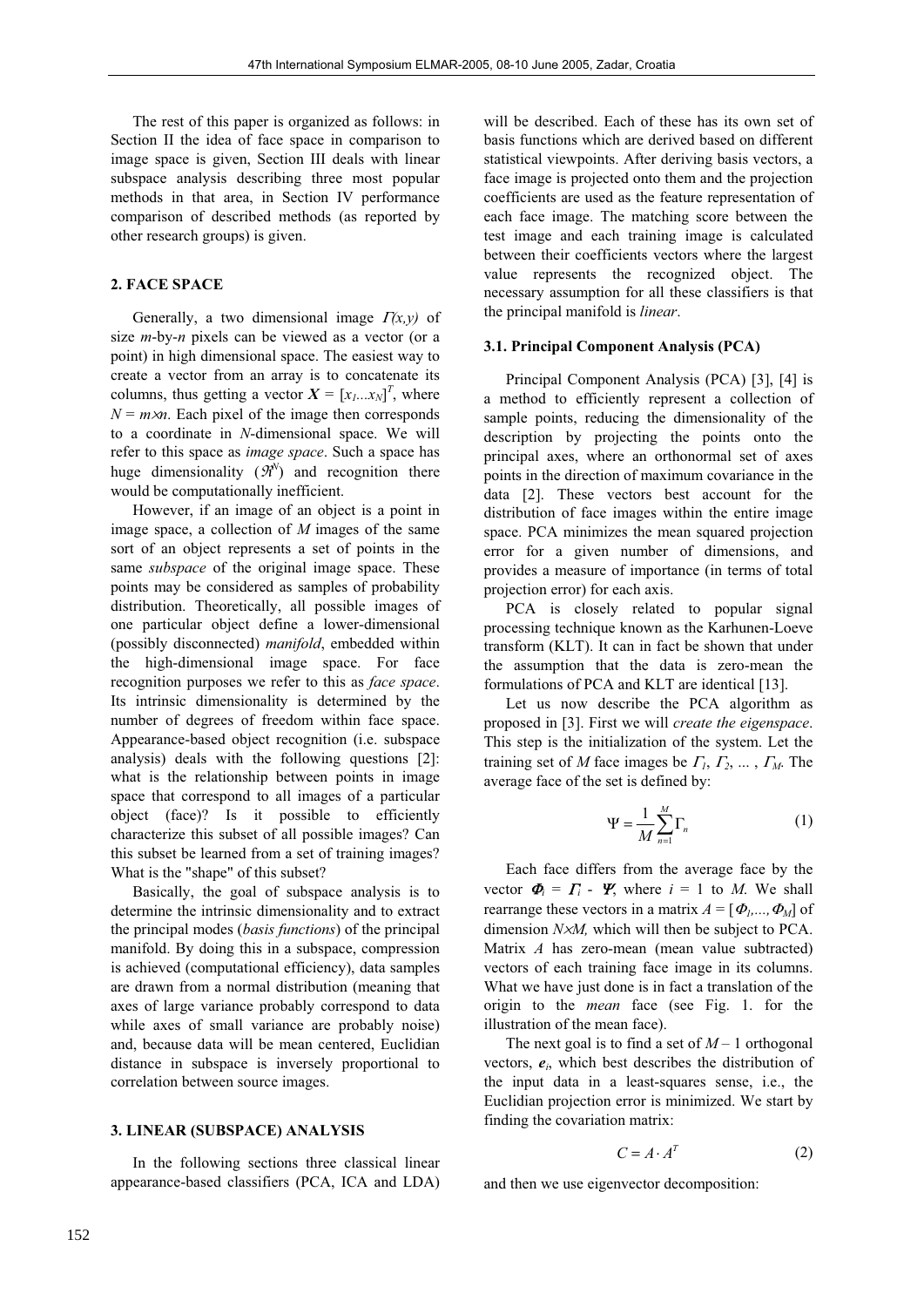$$
C \cdot e_i = \lambda_i \cdot e_i \tag{3}
$$

where  $e_i$  and  $\lambda_i$  are eigenvectors and eigenvalues of covariation matrix *C*, respectively. We can do this because *C* is real and symmetric.  $\lambda$  is a diagonal matrix with eigenvalues on its main diagonal.



**Fig. 1.** *Mean face* calculated from 1,196 FERET gallery images [8].

 Once the eigenvectors of *C* are found, they are sorted according to their corresponding eigenvalues. Larger eigenvalue means that associated eigenvector captures more of the data variance. The efficiency of the PCA approach comes from the fact that we can eliminate all but the best *k* eigenvectors (with the highest *k* eigenvalues). Since PCA assumes the directions with the largest variances are the most *principal* (important), these eigenvectors will then span the *M'* dimensional face space and that is the new feature space for recognition. Eliminating eigenvectors associated with small eigenvalues actually eliminates the noise from the image.

 There are at least three proposed ways to eliminate eigenvectors. First is the mentioned elimination of eigenvalues with smallest eigenvalues. This can be accomplished by discarding the last 60% of total number of eigenvectors. The second way is to use the minimum number of eigenvectors to guarantee that energy *E* is greater than a threshold. A typical threshold is 0.9 (90% of total energy). If we define  $E_i$  as the energy of the *i*th eigenvector, it is the ratio of the sum of all eigenvalues up to and including *i* over the sum of all the eigenvalues:

$$
E_i = \frac{\sum_{j=1}^{i} \lambda_j}{\sum_{j=1}^{k} \lambda_j}
$$
 (4)

where  $k$  is the total number of eigenvectors (Fig. 2.).

 The third variation depends upon the stretching dimension. The stretch for the *i*th eigenvector is the ratio of that eigenvalue over the largest eigenvalue  $(\lambda_i)$ :

$$
S_i = \frac{\lambda_i}{\lambda_1} \tag{5}
$$

 All eigenvectors with *si* greater than a threshold are retained. A typical threshold is 0.01. Some authors also discard the first few eigenvectors because they seem to capture mainly the lighting variations (this can be confirmed by looking at the first two faces at the top row of Fig. 5.). However, it is rather questionable if this last step actually improves recognition rate.



**Fig. 2.** Energy captured by retaining the number of eigenvectors with the largest eigenvalues, calculated from 1,196 FERET gallery images [8]. It is clearly seen that retaining only 200 eigenvectors (of total 1,196 vectors) captures more then 90% of the energy.

 Each eigenvector has the same dimensionality as a face image and looks as a sort of a "ghost" face (if rearranged and viewed as a picture), so we call them *eigenfaces* (Fig. 5, top row). Transforming a point to a new space is a linear transformation so eigenvectors are merely linear combinations of the training images. The last step is to calculate the average face image for each individual (if there is more than one instance of that individual) and to project this image into the face space as the individual's class prototype. Ideally, two images of the same person should project to the same point in eigenspace. Any difference between the points is unwanted variation. Two images of different subjects should project to points that are as far apart as possible. This is the main idea behind the recognition in subspaces.

 After creating the eigenspace we can proceed to *recognition using eigenfaces*. Given a new image of an individual  $\Gamma$ , the pixels are concatenated the same way as the training images were, the mean image  $\Psi$ is subtracted and the result is projected into the face space:

$$
\omega_k = e_k^T (\Gamma - \Psi) \tag{6}
$$

for  $k = 1, \ldots, M'$ . These calculated values of  $\omega$ together form a vector  $\boldsymbol{\Omega}^T = [\omega_1 \ \omega_2 \ ... \ \omega_M]$  that describes the contribution of each eigenface in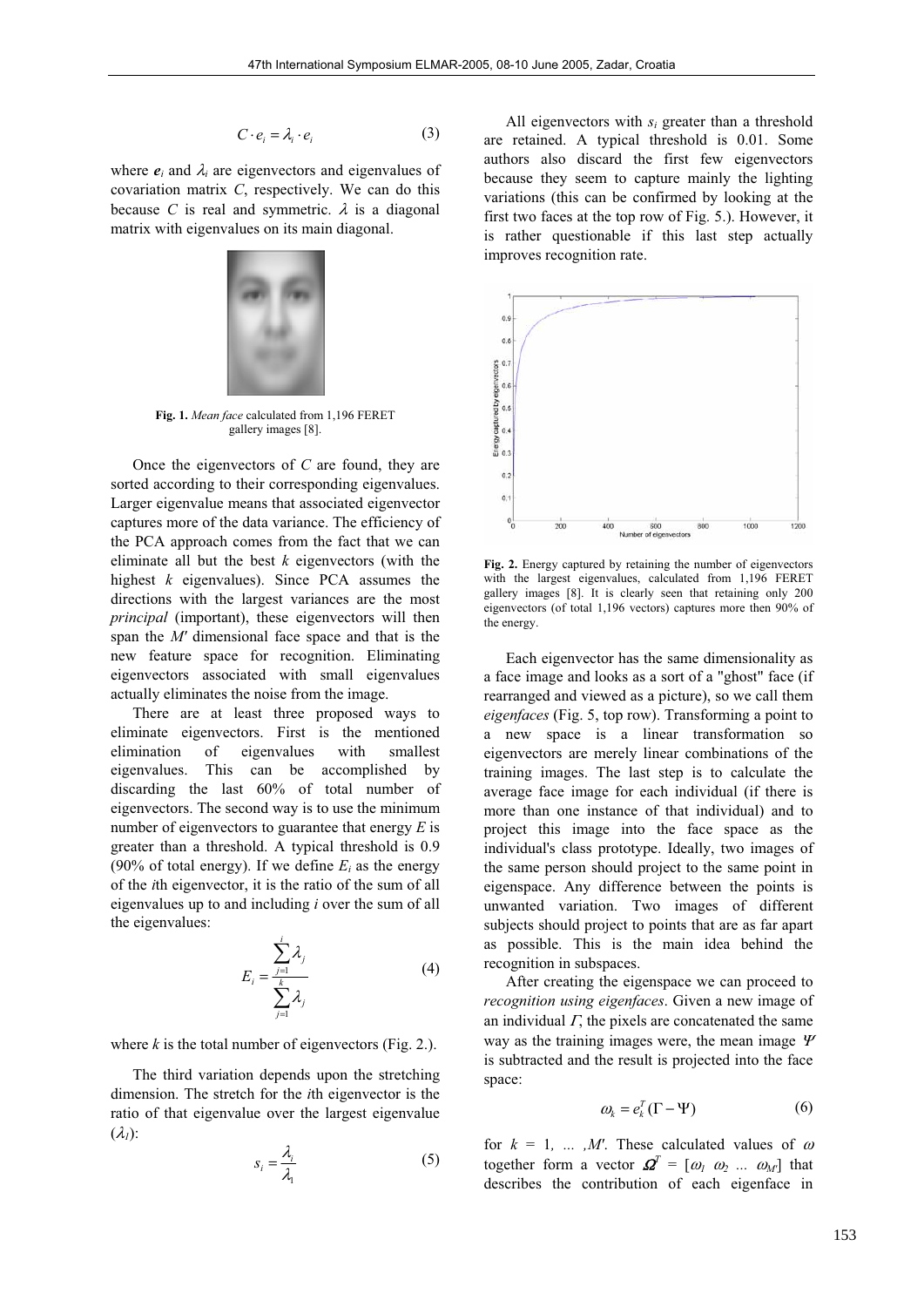representing the input face image. In fact, this is the projection of an unknown face into the face space.  $\Omega$ is then used to establish which of the pre-defined face classes best describes the new face. The simplest way to determine which face class provides the best description of the input face image is to find the face class  $k$  that minimizes the Euclidian distance:

$$
\varepsilon_{k} = \sqrt{\|\Omega - \Omega_{k}\|^{2}} \tag{7}
$$

where  $\Omega_k$  is a vector describing the *k*th face class. A face is classified as belonging to a certain class when the minimum  $\varepsilon_k$  (i.e. the maximum matching score) is below some certain threshold. Besides Euclidian distance other similarity measures or metrics can be used, such as L1 norm (also called the City Block Distance):

$$
d(x, y) = |x - y| = \sum_{i=1}^{k} |x_i - y_i|,
$$
 (8)

where  $x$  and  $y$  are any two vectors, or Mahalanobis distance:

$$
d(x, y) = -\sum_{i=1}^{k} \frac{1}{\sqrt{\lambda_i}} \cdot x_i \cdot y_i \tag{9}
$$

where  $\lambda_i$  is the *i*th eigenvalue corresponding to the *i*th eigenvector.

 There is one important property of PCA that needs to me mentioned. In order for PCA to work one must assume that mean and variance are sufficient statistics to entirely describe the data. The only zero-mean probability distribution that is fully described by the variance is the Gaussian distribution. In the next section we shall describe an algorithm that works even if the distribution of data is not Gaussian. In practice though, quite a lot of the real world data are Gaussian distributed (thanks to the Central Limit Theorem) and PCA thus represents good means to roughly describe the data.

#### **3.2. Independent Component Analysis (ICA)**

 As seen in the previous section, PCA makes one important assumption: the probability distribution of input data must be Gaussian. When this assumption holds, covariance matrix contains all the information of (zero-mean) variables. Basically, PCA is only concerned with second-order (variance) statistics. The mentioned assumption need not be true. If we presume that face images have more general distribution of probability density functions along each dimension, the representation problem has more degrees of freedom. In that case PCA would fail because the largest variances would not correspond to meaningful axes of PCA.

Independent Component Analysis (ICA) [5]

minimizes both second-order and higher-order dependencies in the input. It keeps the assumption of linearity but abandons all other that PCA uses.

 Although the amplitude spectrum is captured by second-order statistics in PCA, there remains the phase spectrum that lies in higher-order statistics. It is believed that this high-order statistics (i.e. the phase spectrum) contains the structural information in images that drives human perception [5].

 ICA attempts to find the basis along which the data (when projected onto them) are – *statistically independent*. Mathematically, if (*x*,*y*) are two independent components (bases), then:

$$
P[x, y] = P[x] \cdot P[y] \tag{10}
$$

where  $P[x]$  and  $P[y]$  are distributions along x and y and  $P[x, y]$  is the joint distribution. To put it simply, ICA is a way of finding a linear non-orthogonal coordinate system in any multivariate data. The directions of axes of this coordinate system are determined by both the second and higher order statistics of the original data. The goal is to perform a linear transform, which makes the resulting variables as statistically independent from each other as possible. It is a generalization of PCA (so PCA can be derived as a special case of ICA). It is closely related to *blind source separation* (BSS) problem (Fig. 3.), where the goal is to decompose an observed signal into a linear combination of unknown independent signals [14].



**Fig. 3.** Blind source separation model.

Let *s* be the vector of unknown source signals and *x* be the vector of observed mixtures. If *A* is the unknown mixing matrix, then the mixing model is written as  $x = A \cdot s$ , where source signals are independent of each other and *A* is invertible. ICA tries to find the mixing matrix *A* or the separating matrix *W* such that

$$
U = W \cdot x = W \cdot A \cdot s \tag{11}
$$

is the estimation of the independent source signals [13]. There are many algorithms that perform ICA (InfoMax [13], JADE [15], FastICA  $[16]$ ) but they all seem to converge to the same solution for any given data set. Their main principle is to iteratively optimize a smoothing function whose global optima occurs when the output vectors *U* are independent.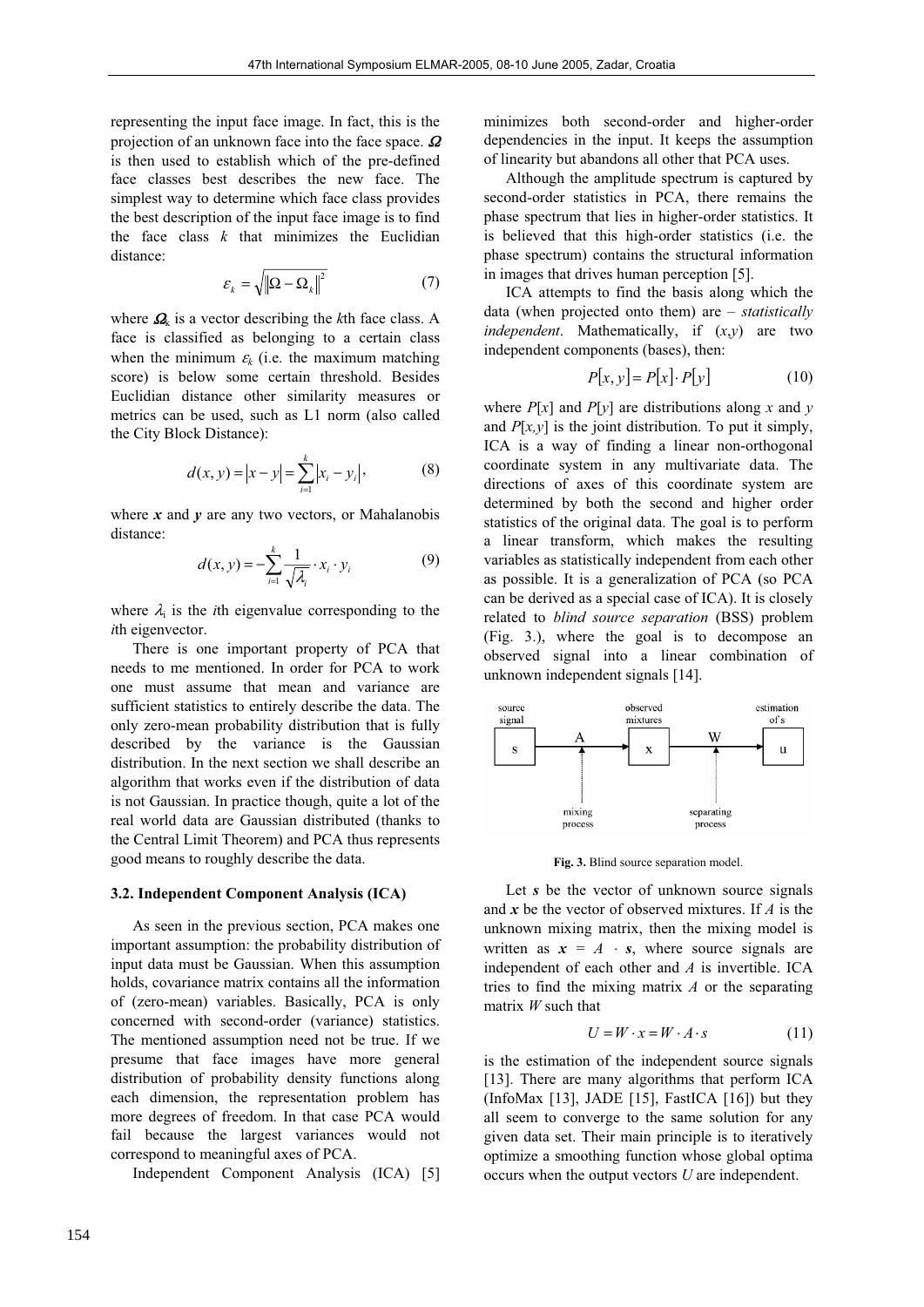ICA can be used in face recognition in two different ways [5]. It is standard practice to refer to them as *Architecture I* and *Architecture II* and this nomenclature will be adopted here as well. Their basic differences can be seen in Fig. 4.



**Fig. 4.** Two architectures for performing ICA on faces [5]. (a) Performing source separation on face images produced independent component images in the rows of *U*. (b) The gray values at pixel location i are plotted for each image. ICA *Architecture I* finds weight vectors in the directions of statistical dependencies among the *pixel locations*. (c) *U* has factorial code in its columns. (d) ICA *Architecture II* finds weight vectors in the directions of statistical dependencies among the *face images*.



**Fig. 5.** An illustrative example of differences between PCA, ICA *Architecture I,* ICA *Architecture II* and LDA. Top row shows top eight PCA eigenfaces. The second row shows localized feature vectors for ICA *Architecture I*. The third row shows eight nonlocalized ICA feature vectors for ICA *Architecture II*. Bottom row shows LDA representation vectors (*Fisherfaces*).

 In *Architecture I* [5], [14] the input face images *X* are considered to be a linear mixture of statistically independent basis images *S* combined by an unknown matrix *A*. Each row vector of *X* is a different image. ICA learns the weights matrix *W* (Fig. 4. (a), (b)) such that the rows of  $U = W \cdot X$  are as statistically independent as possible. In this architecture, the face images are variables and pixel values are observations. The source separation is performed in face space and the source images estimated by the rows of *U* are then used as basis images to represent faces. The compressed representation of a face image is a vector of coefficients used for linearly combining the independent basis images to generate the image (much like the PCA). Eight sample basis images (rows of *U*, each one rearranged to original image format) derived this way can be seen in the second row of Fig. 5. Notice the spatial localization, unlike the PCA (top row) or *Architecture II* (bottom row). The following conclusion can be drawn from this example: each row of the mixing matrix *W* found by ICA represents a cluster of pixels that have similar behavior across images. We say that *Architecture I* produces *statistically independent basis images*.

Although the basis images obtained in *Architecture I* are approximately independent, the coefficients that code each face are not necessarily independent. In *Architecture II* [5], [14], the goal is to find statistically independent coefficients for input data. The rows of data matrix *X* are now different pixels and the columns are different images. The pixels are now variables and the images are observations (Fig. 4. (c), (d)). The source separation is performed on pixels and each row of the learned weight matrix  $W$  is an image.  $A$  (inverse matrix of  $W$ ) contains the basis images in its columns. The statistically independent source coefficients in *S* that comprise the input images are recovered in the columns of *U*. Eight sample basis images derived this way can be seen in the third row of Fig. 5. In this approach, each column of the mixing matrix  $W<sup>T</sup>$  found by ICA attempts to "get close to a cluster of images that look similar across pixels". This way, *Architecture II* tends to generate basis images that are even more face-like than the one derived by PCA. In fact, the basis found by ICA will average only images that look alike. We say that *Architecture II* produces *statistically independent coefficients* (it is sometimes called *factorial code method* as well).

 If training data for face recognition system would have 500 images, ICA algorithm would try to separate 500 independent components, which has high computational complexity, if not impossible. That is why it is common practice to perform ICA on the PCA coefficients (rather then directly on the input images) to reduce the dimensionality [5].

 Face recognition using ICA can be summarized by the following: compare the test image independent components with the independent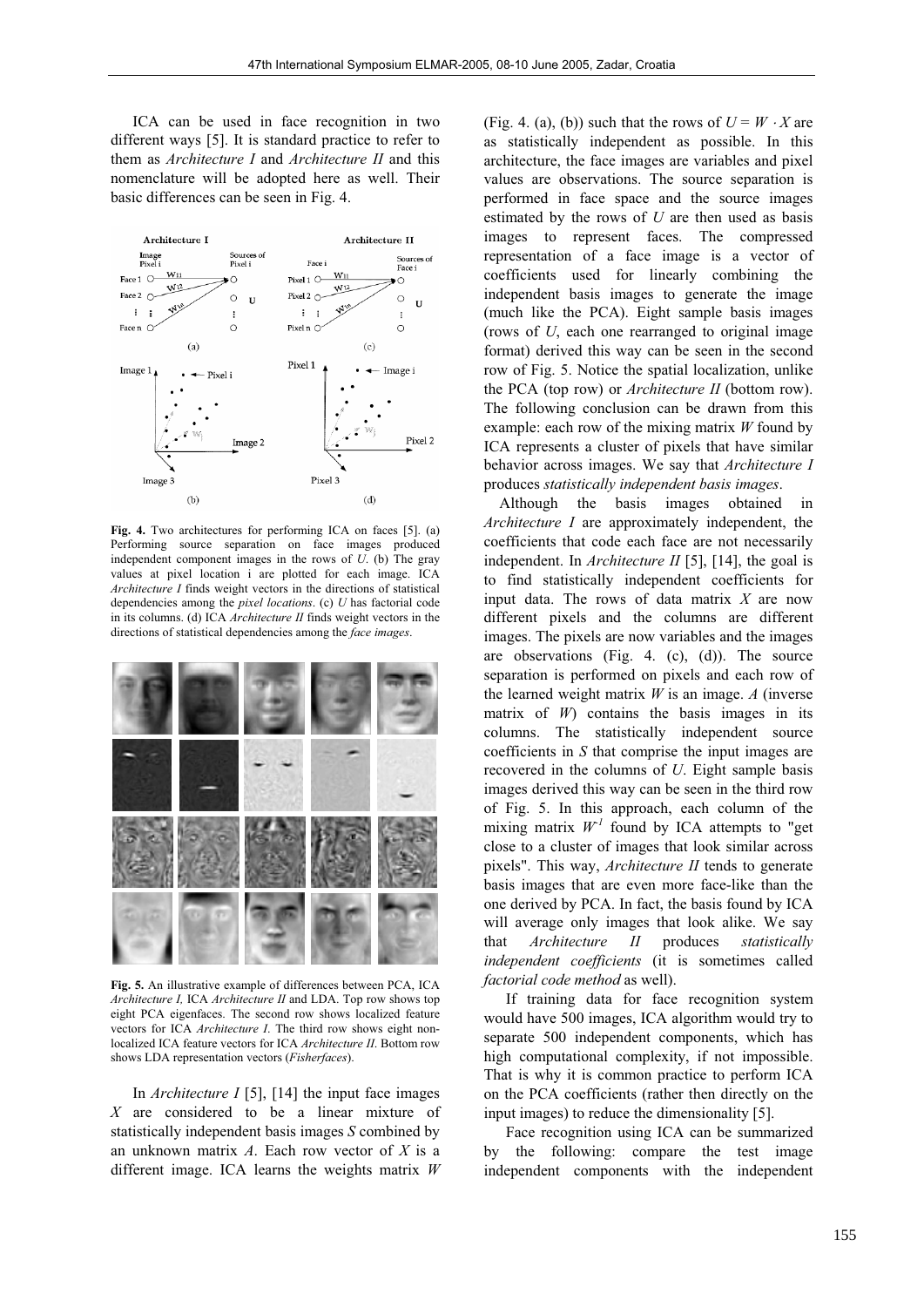components of each training image by using a similarity measure. The result (the recognized face) is the training image, which is the closest to the test image. Similarity measure used in [5] was the nearest neighbor algorithm with cosine similarity. Let *b* denote the coefficient vector. Coefficient vectors in each test set were assigned the class label of the coefficient vector in the training set that was most similar as evaluated by the cosine of the angle between them:

$$
c = \frac{b_{test} \cdot b_{train}}{\|b_{test}\| \cdot \|b_{train}\|} \tag{12}
$$

 Comparison of reported performance will be given in Section IV.

#### **3.3. Linear Discriminant Analysis (LDA)**

 Both PCA and ICA do not use face class (category) information. The training data is taken as a whole. Linear Discriminant Analysis (LDA) finds an efficient way to represent the face vector space by exploiting the class information [6], [7]. It differentiates individual faces but recognizes faces of the same individual. LDA is often referred to as a Fisher's Linear Discriminant (FLD).

 The images in the training set are divided into the corresponding classes. LDA then finds a set of vectors *WLDA* such that Fisher Discriminant Criterion is maximized:

$$
W_{LDA} = \arg\max_{W} \frac{W^T \cdot S_B \cdot W}{W^T \cdot S_W \cdot W}
$$
 (13)

where  $S_B$  is the between-class scatter matrix and  $S_W$ is the within-class scatter matrix, defined by:

$$
S_B = \sum_{i=1}^{c} N_i \cdot (x_i - \mu) \cdot (x_i - \mu)^T
$$
 (14)

$$
S_W = \sum_{i=1}^{c} \sum_{x_k \in X_i} (x_k - \mu_i) \cdot (x_k - \mu_i)^T
$$
 (15)

where  $N_i$  is the number of training samples in class  $i$ , *c* is the number of distinct classes,  $\mu_i$  is the mean vector of samples belonging to class *i* and *Xi* represents the set of samples belonging to class *i*.  $S_W$ represents the scatter of features around the mean of each face class and  $S_B$  represents the scatter of features around the overall mean for all face classes. These vectors, the same as the PCA vectors, if rearranged are very face-like, so they are often called *Fisherfaces* (Fig. 5, bottom row).

 It is not difficult to demonstrate that the solution of the maximization problem of (13) is the solution of generalized eigensystem:

$$
S_B \cdot V = \Lambda \cdot S_W \cdot V \tag{16}
$$

where  $V$  is the eigenvector (fisherfaces) matrix and  $\Lambda$  are the corresponding eigenvalues of the within-

class and between-class scatter matrices. This system is easily solved if written like this:

$$
S_W^{-1} \cdot S_B \cdot V = \Lambda \cdot V \tag{17}
$$

 This approach can produce some problems. Let us state some of them: 1) this eigensystem does not have orthogonal eigenvectors because  $S_W^{-1} \cdot S_B$  is, in general, not symmetric, 2) matrices  $S_B$  i  $S_W$  are usually too big, 3)  $S_W$  could be singular and then noninvertible. All these problems can be bypassed by using the PCA decomposition previous to LDA [6]. However, the system in (13) will then give reduced eigenvectors *v*, that need to be transformed into true eigenvectors *V* using  $V_{FF} = v \cdot V_{EF}$ , where  $V_{EF}$ and  $V_{FF}$  are the PCA and fisher projection matrices, respectively [17].

 After the eigenvectors have been found (and only the ones corresponding to largest eigenvalues have been kept), the original images are projected onto them by calculating the dot product of the image with each of the eigenvectors. Recognition is again done by calculating the distance of the projected input image to all the training images projections, and the nearest neighbor is the match.

#### **4. PERFORMANCE COMPARISON**

 Let us now make a comparison between these methods. In all three algorithms, classification is performed by first projecting the input images into a subspace via a projection (basis) matrix and then comparing the projection coefficient vector of the input to all the pre-stored projection vectors or labeled classes to determine the input class label.

 Various groups have reported various performance results for these three algorithms over the years and no straightforward conclusion can be easily drawn.

 Zhao *et al* [18] report improved performance for combined PCA and LDA approach over the pure LDA. In [6] four methods were compared (correlation, a variant of linear subspace method, PCA and PCA+LDA). The results showed that PCA+LDA performed significantly better than the other three methods. In [17] authors state that LDA with cosine distance measure outperformed all other tested systems, claiming that LDA dimensionality reduction works better than other projection methods. However, Beveridge *et al* [19] state that on their tests using different distance measures the LDA algorithm performed uniformly worse than PCA, but they do not give any explanation as to why it is so. Martinez *et al* [7] argued that for a small training set (two images per class) PCA can outperform LDA, but this is not the case for a larger training set.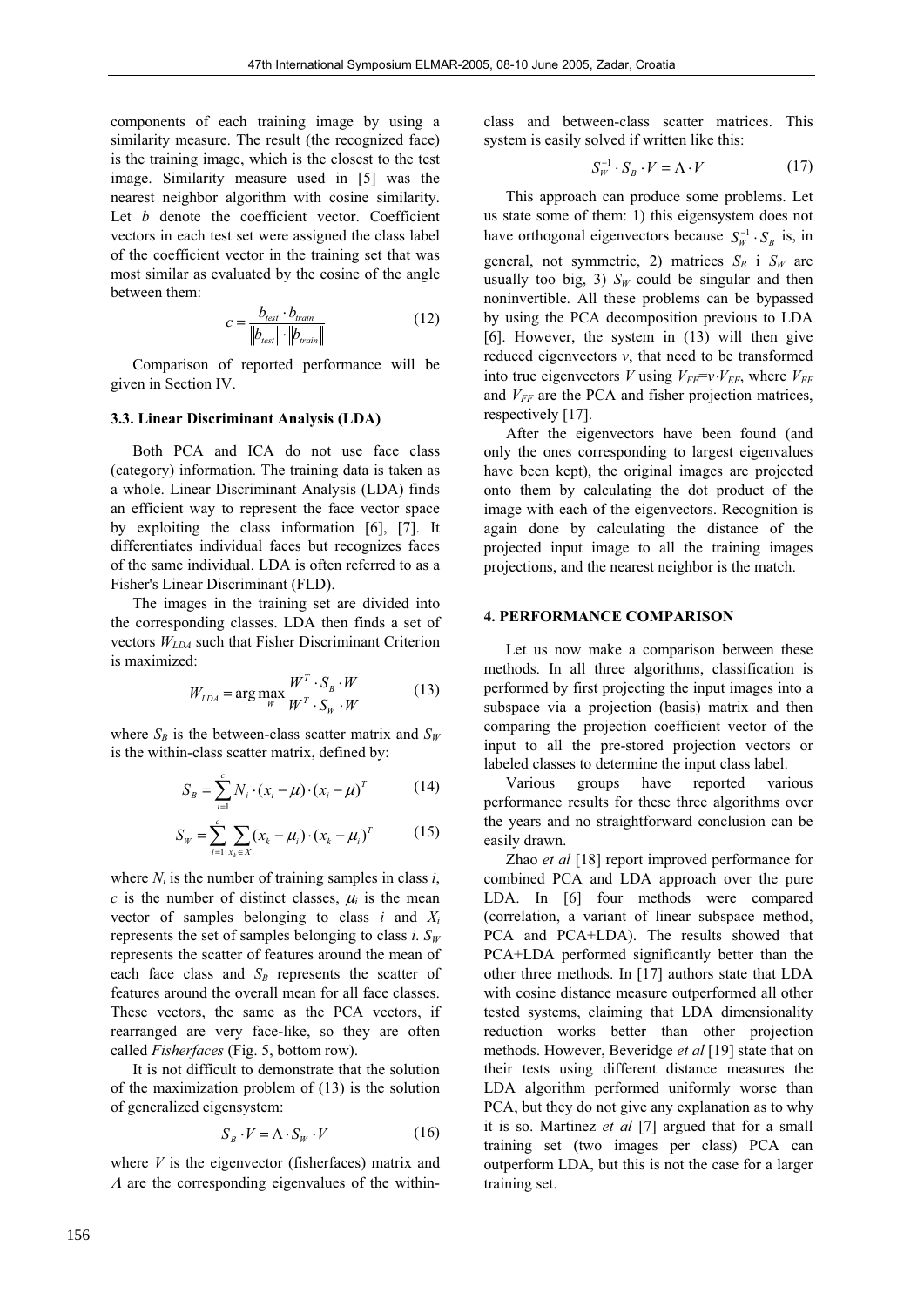| Research group          | <b>Database</b>         | <b>Algorithms tested</b>               | <b>Best result</b> |
|-------------------------|-------------------------|----------------------------------------|--------------------|
| Zhao $[18]$             | <b>FERET &amp; USC</b>  | LDA, PCA+LDA                           | PCA+LDA            |
| Belhemur <sup>[6]</sup> | Harvard & Yale          | Correlation, Linear Subspace, PCA, LDA | <b>LDA</b>         |
| Navarrete $[17]$        | <b>FERET &amp; Yale</b> | PCA, LDA, EP                           | <b>LDA</b>         |
| Beveridge [19]          | <b>FERET</b>            | PCA, PCA+LDA                           | <b>PCA</b>         |
| Bartlett [5]            | <b>FERET</b>            | PCA, ICA                               | <b>ICA</b>         |
| Baek [20]               | <b>FERET</b>            | PCA, ICA                               | <b>PCA</b>         |
| Liu $[21]$              | <b>FERET</b>            | PCA, LDA, ICA                          | <b>ICA</b>         |

**Table 1.** Results reported by different research groups testing three described algorithms

 Comparing PCA and ICA, Bartlett *et al* [5] report that both ICA representations (*Architecture I* and *II*) outperformed the pure PCA, for recognizing images of faces sampled on a different day from the training images. A classifier that combined two representations outperformed PCA on all test sets. However, the work done in [20] clearly contradicts the one in [5]. Liu *et al* [21] suggest that for enhanced performance ICA should be carried out in a compressed and whitened space where most of the representative information of the original data is preserved and the small eigenvalues discarded. The dimensionality of the compressed subspace is decided based on the eigenvalue spectrum from the training data. The discriminant analysis shows that the ICA criterion, when carried out in the properly compressed and whitened space, performs better than the eigenfaces and Fisherfaces methods, but its performance deteriorates significantly when augmented by an additional discriminant criteria such as the FLD. Many other authors claim that PCA (or some of its modifications) by far outperforms both ICA and LDA.

### **5. CONCLUSION**

As seen in the previous section, no straightforward conclusion can be drawn on overall performance results of three described algorithms. At best, we can state that each of these algorithms performs best for a specific task.

 However, we believe that there are not enough independently conducted comparisons of these three algorithms, performed under the same initial conditions (i.e. the same preprocessing – image rotation, cropping, enhancement). Furthermore, never are all possible implementations considered (various projection methods combined with various distance measures). Our further work will consist of implementing the described algorithms in Matlab

and testing them using as many as possible different similarity measures, to try to produce the best combination for a specific task. We expect to face some difficulties in directly comparing LDA to other two algorithms because of its need for more than one image of an individual, so we will have to think of the methodology to overcome that issue (following the lead of [19] and [20] perhaps). Also, a fair comparison technique should be designed regarding the dimensionality of recognition and intermediate subspaces and algorithm performance. Perhaps the best way is to test couple of possible dimensionalities and to report and compare only the best results for a specific algorithm given the same task.

#### **ACKNOWLEDGMENT**

 Portions of the research in this paper use the Color FERET database of facial images collected under the FERET program.

### **REFERENCES**

- [1] W. Zhao, R. Chellappa, J. Phillips, A. Rosenfeld, "Face Recognition in Still and Video Images: A Literature Surrey", *ACM Computing Surveys*, Vol. 35, Dec. 2003, pp. 399-458
- [2] M. Turk, "A Random Walk through Eigenspace", *IEICE Trans. Inf. & Syst.*, Vol. E84-D, No. 12, December 2001, pp. 1586- 1595
- [3] M. Turk, A. Pentland, "Eigenfaces for Recognition", *Journal of Cognitive Neuroscience*, Vol. 3, No. 1, 1991, pp. 71-86
- [4] M. Turk, A. Pentland, "Face Recognition using Eigenfaces", *Proc. of the IEEE Conf. on Computer Vision and Pattern Recognition*, June 1991, pp. 586-591